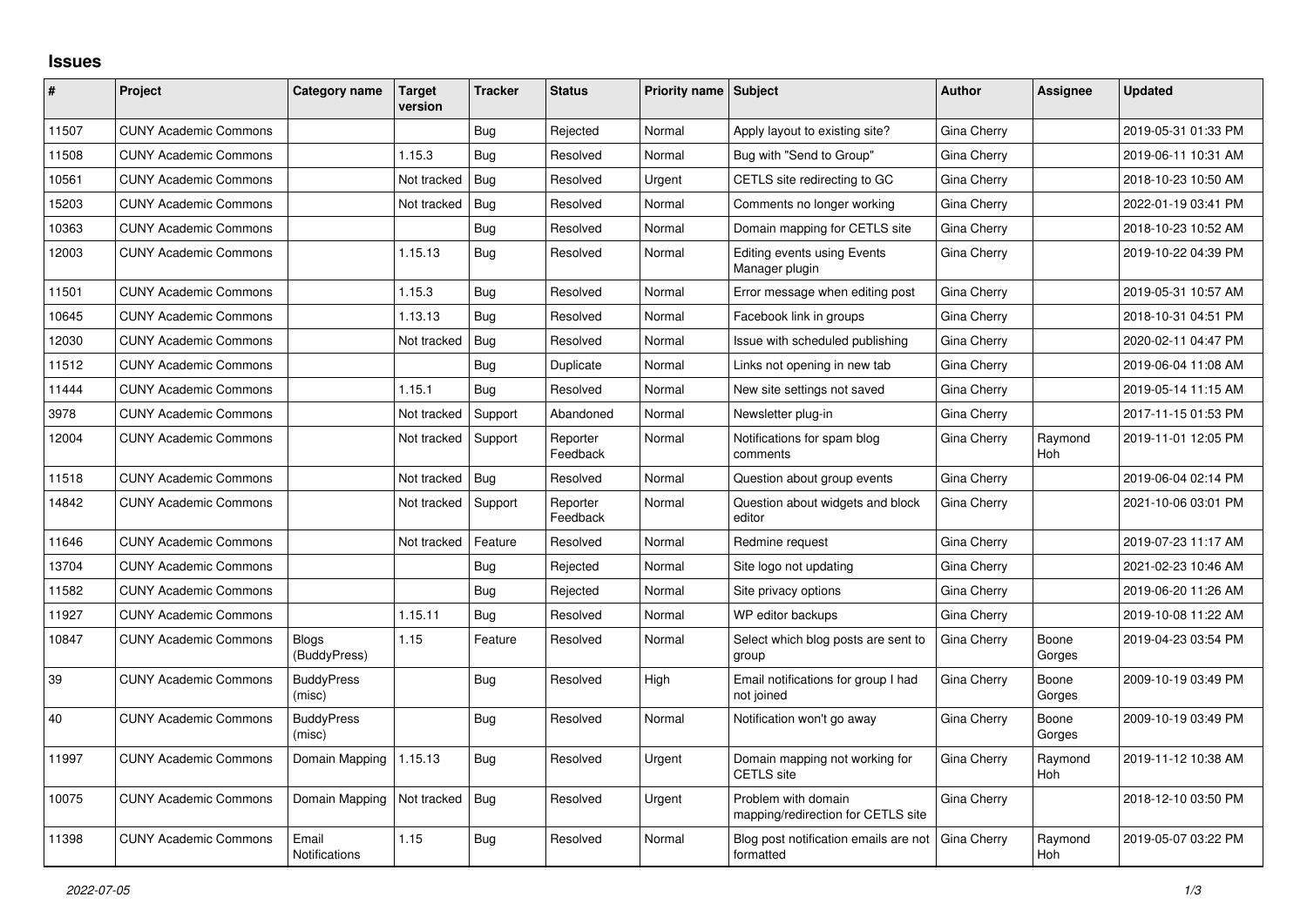| #     | Project                      | Category name                 | <b>Target</b><br>version | <b>Tracker</b> | <b>Status</b> | <b>Priority name Subject</b> |                                                                              | <b>Author</b> | Assignee              | <b>Updated</b>      |
|-------|------------------------------|-------------------------------|--------------------------|----------------|---------------|------------------------------|------------------------------------------------------------------------------|---------------|-----------------------|---------------------|
| 12036 | <b>CUNY Academic Commons</b> | Email<br><b>Notifications</b> |                          | Bug            | Resolved      | Normal                       | Blog post notification not sent to<br>group                                  | Gina Cherry   |                       | 2019-11-04 11:36 AM |
| 10800 | <b>CUNY Academic Commons</b> | Email<br><b>Notifications</b> | 1.14.3                   | Bug            | Resolved      | Normal                       | Duplicate email notifications on blog<br>comments                            | Gina Cherry   | Raymond<br>Hoh        | 2019-02-13 06:05 PM |
| 3976  | <b>CUNY Academic Commons</b> | Email<br>Notifications        | 1.7.18                   | Feature        | Resolved      | Normal                       | Emails to blog subscribers should<br>be sent in HTML                         | Gina Cherry   | Boone<br>Gorges       | 2015-04-12 02:18 PM |
| 11513 | <b>CUNY Academic Commons</b> | Email<br><b>Notifications</b> | 1.15.4                   | <b>Bug</b>     | Resolved      | Normal                       | Extra group notification                                                     | Gina Cherry   | Raymond<br>Hoh        | 2019-06-25 04:22 PM |
| 11160 | <b>CUNY Academic Commons</b> | Email<br>Notifications        | 1.14.8                   | <b>Bug</b>     | Resolved      | Normal                       | Return of duplicate email<br>notifactions for blog comments                  | Gina Cherry   | Raymond<br><b>Hoh</b> | 2019-02-27 12:33 AM |
| 11451 | <b>CUNY Academic Commons</b> | Group Blogs                   | 1.16                     | Feature        | Resolved      | Normal                       | 'Send to group' checkbox should<br>remain unchecked for saved draft<br>posts | Gina Cherry   | Boone<br>Gorges       | 2019-12-04 10:51 AM |
| 15094 | <b>CUNY Academic Commons</b> | Group Invitations             | 2.0.0                    | <b>Bug</b>     | Resolved      | Normal                       | Group admins added to site as<br>authors, not admins                         | Gina Cherry   | Boone<br>Gorges       | 2022-05-26 11:36 AM |
| 11441 | <b>CUNY Academic Commons</b> | Reply By Email                | 1.15.3                   | <b>Bug</b>     | Resolved      | Normal                       | Blog/group comments                                                          | Gina Cherry   | Raymond<br>Hoh        | 2019-06-11 11:05 AM |
| 13969 | <b>CUNY Academic Commons</b> | Server                        | Not tracked              | Bug            | Resolved      | Normal                       | Problems accessing the Commons                                               | Gina Cherry   |                       | 2021-02-11 03:10 PM |
| 11313 | <b>CUNY Academic Commons</b> | Spam/Spam<br>Prevention       | 1.17.7                   | <b>Bug</b>     | Resolved      | High                         | Overly aggressive spam filters                                               | Gina Cherry   | Raymond<br>Hoh        | 2020-11-05 04:30 PM |
| 3892  | <b>CUNY Academic Commons</b> | <b>WordPress</b><br>(misc)    | Future<br>release        | Bug            | Resolved      | High                         | The given object ID is not that of a<br>menu item.                           | Gina Cherry   | Gina Cherry           | 2016-06-21 04:49 PM |
| 4850  | <b>CUNY Academic Commons</b> | <b>WordPress</b><br>Plugins   | 1.8.16                   | <b>Bug</b>     | Resolved      | Immediate                    | ACERT site is down                                                           | Gina Cherry   | Boone<br>Gorges       | 2015-11-05 12:45 PM |
| 3983  | <b>CUNY Academic Commons</b> | <b>WordPress</b><br>Plugins   | Not tracked              | Support        | Resolved      | Normal                       | Bug in list category posts plugin                                            | Gina Cherry   | Boone<br>Gorges       | 2015-05-11 11:58 AM |
| 14848 | <b>CUNY Academic Commons</b> | <b>WordPress</b><br>Plugins   | 1.18.21                  | Bug            | Resolved      | Normal                       | Bug with Gravity Forms/Commons<br>interaction                                | Gina Cherry   | Raymond<br>Hoh        | 2021-10-13 06:51 PM |
| 11312 | <b>CUNY Academic Commons</b> | <b>WordPress</b><br>Plugins   | Not tracked              | <b>Bug</b>     | Resolved      | Normal                       | Cannot add guest author to post                                              | Gina Cherry   |                       | 2019-04-11 09:56 PM |
| 11649 | <b>CUNY Academic Commons</b> | <b>WordPress</b><br>Plugins   | 2.0.3                    | Bug            | In Progress   | Normal                       | CC license displayed on every page                                           | Gina Cherry   | Raymond<br><b>Hoh</b> | 2022-06-29 11:32 AM |
| 11488 | <b>CUNY Academic Commons</b> | <b>WordPress</b><br>Plugins   | 1.15.8                   | Bug            | Resolved      | Normal                       | Co-authors plus plug-in                                                      | Gina Cherry   | Raymond<br>Hoh        | 2019-08-27 11:36 AM |
| 8389  | <b>CUNY Academic Commons</b> | <b>WordPress</b><br>Plugins   | 1.11.6                   | Feature        | Resolved      | Normal                       | Gravity Forms + Custom Post Types<br>plug-in                                 | Gina Cherry   | Boone<br>Gorges       | 2017-07-06 08:09 PM |
| 9570  | <b>CUNY Academic Commons</b> | WordPress<br>Plugins          | 1.12.13                  | <b>Bug</b>     | Resolved      | Normal                       | Guest authors in Co-Authors Plus<br>plug-in not working                      | Gina Cherry   | Boone<br>Gorges       | 2018-05-01 06:10 PM |